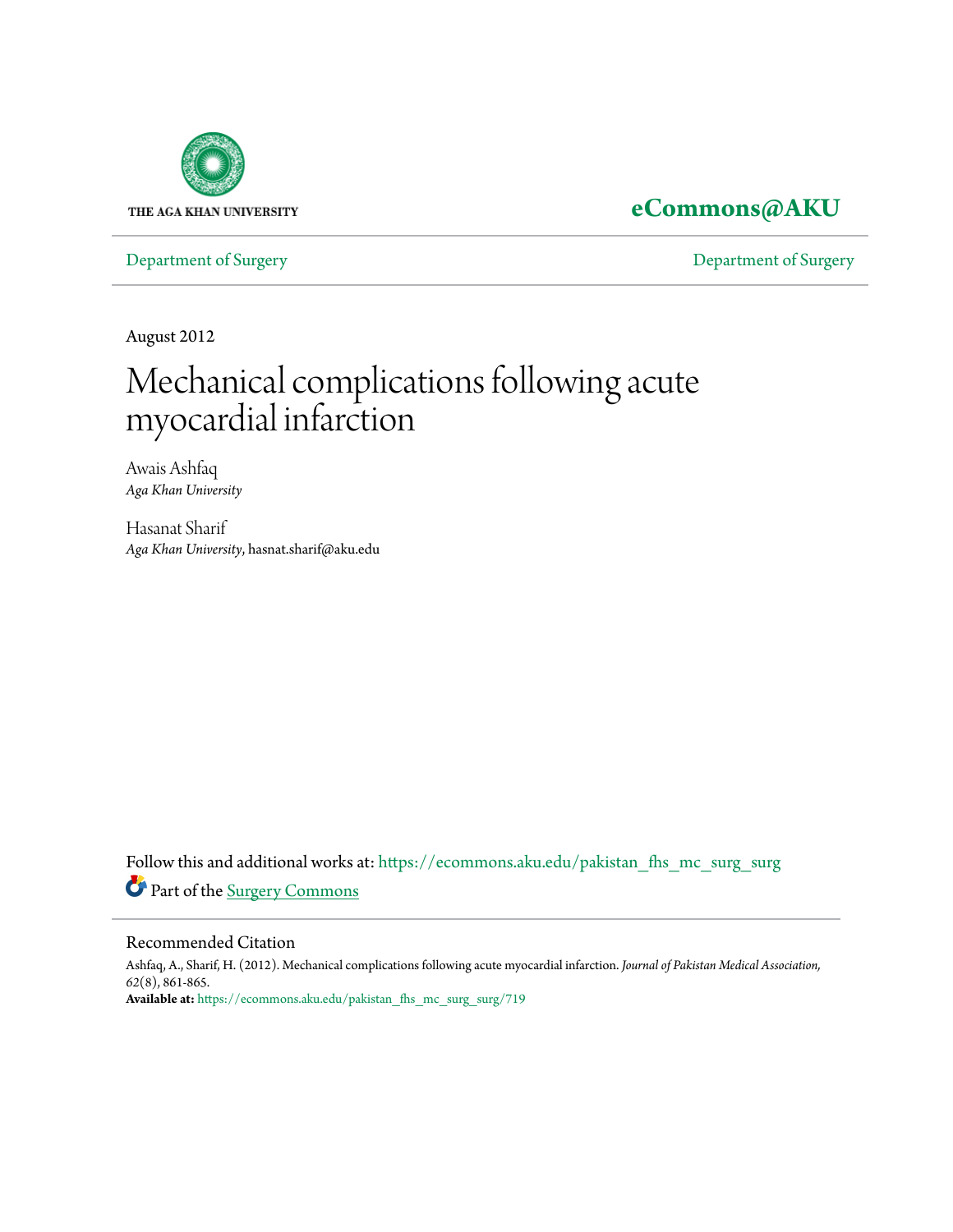### **MANAGEMENT OUTCOME OF RESIDUAL COMMON BILE DUCT STONES AT AGA KHAN UNIVERSITY HOSPITAL**

#### **Muhammad Rizwan Khan, Sameera Naureen, Dildar Hussain, Rizwan Azami Department of Surgery, The Aga Khan University Hospital, Karachi.**

**Background:** The frequency of residual common bile duct (CBD) stones in patients with previous cholecystectomy ranges from 2-10%, and a minimally invasive approach is generally recommended for these patients. This study reviews the experience in the management of residual CBD stones at the Aga Khan University Hospital. **Methods:** All adult patients diagnosed to have residual CBD stones, from 1993 to 2001, were identified and analyzed in terms of the treatment modality utilized and its associated complications. The role of endoscopic sphincterotomy was particularly analyzed in our set-up. **Results:** The study population consisted of 66 patients. The mean age was 52 (range:18-84 years) years with a female to male ratio of 51:15. The primary mode of management consisted of endoscopic sphincterotomy in 61 patients (92.5%). The initial clearance rate for these patients was 75%, while the remaining 25% required ancillary procedures to achieve a complete clearance. Procedure related complications were observed in 17 (28%) patients, with zero mortality. The other 5 patients (7.5%) underwent an open choledochotomy as a primary procedure with no further complications. **Conclusions:** Endoscopic sphincterotomy is the most frequent treatment modality used for the management of residual CBD stones at our hospital. Although initial success rate seems low, the fact that endoscopic sphincterotomy is a less invasive procedure justifies its preferential utilization. The study does not compare the results of endoscopic management with open surgery, as the number of patients managed by open choledochotomy is very small.

**Keywords:** Common bile dust stones, Retained common bile duct stones, Endoscopic sphincterotomy, Endoscopic retrograde cholangiopancreaticography

#### **INTRODUCTION**

In the era prior to minimally invasive surgery, open choledochotomy was the gold standard in the management of common bile duct (CBD) stones of patients undergoing cholecystectomy for gallstones.<sup>1</sup> The introduction of endoscopic sphincterotomy (ES) in 1974 revolutionized the management of CBD stones, especially of retained calculi. The technique was primarily introduced for retained stones,<sup>2</sup> but with increasing experience, it has been successfully used in 90% to 95% of patients in certain series as a primary procedure, without any need for reoperation. $3$  Despite such impressive results, a number of prospective, randomized trials comparing open choledochotomy with pre-operative ES and subsequent open cholecystectomy failed to demonstrate any significant benefit.<sup>2,3</sup> Consequently, preoperative ES for choledocholithiasis never became a common practice until the introduction of laparoscopic techniques.

The introduction and worldwide acceptance of laparoscopic cholecystectomy has revolutionized the management of CBD stones. Initially, a peroperative cholangiogram (POC) was routinely performed during laparoscopic cholecystectomy to identify incidental CBD stones, and to delineate the biliary anatomy in an attempt to prevent iatrogenic biliary injuries; $4,5$  but most of the recent literature supports the use of selective POC due to increase in

cost, operating time, and false positive or negative results associated with the procedure.<sup>6</sup> Similarly, even when there is a high index of suspicion, a routine pre-operative endoscopic retrograde cholangio-pancreaticography (ERCP) in patients undergoing laparoscopic cholecystectomy, has been found to be associated with a significant number of negative attempts.<sup>7,8</sup>

Consequently, having used all the preoperative biochemical and radiological modalities, the incidence of residual CBD stones ranges from 2% to  $10\%$  in different series.<sup>9,10</sup> Despite limitations, most experts agree that patients with residual CBD stones who have previously undergone cholecystectomy should be managed by nonoperative techniques and re-exploration reserved for selected cases only.<sup>11</sup>

This study reviews the experience in the management of residual CBD stones at the Aga Khan University Hospital (AKUH), which is a tertiary care teaching hospital in Karachi, Pakistan. Apart from open surgery, the options of both endoscopic and percutaneous (radiological) management of CBD stones are available at this hospital. In the absence of a T-tube, our initial approach is to manage these patients with endoscopic techniques; and therefore, the role of endoscopic sphincterotomy was particularly analyzed in our set-up.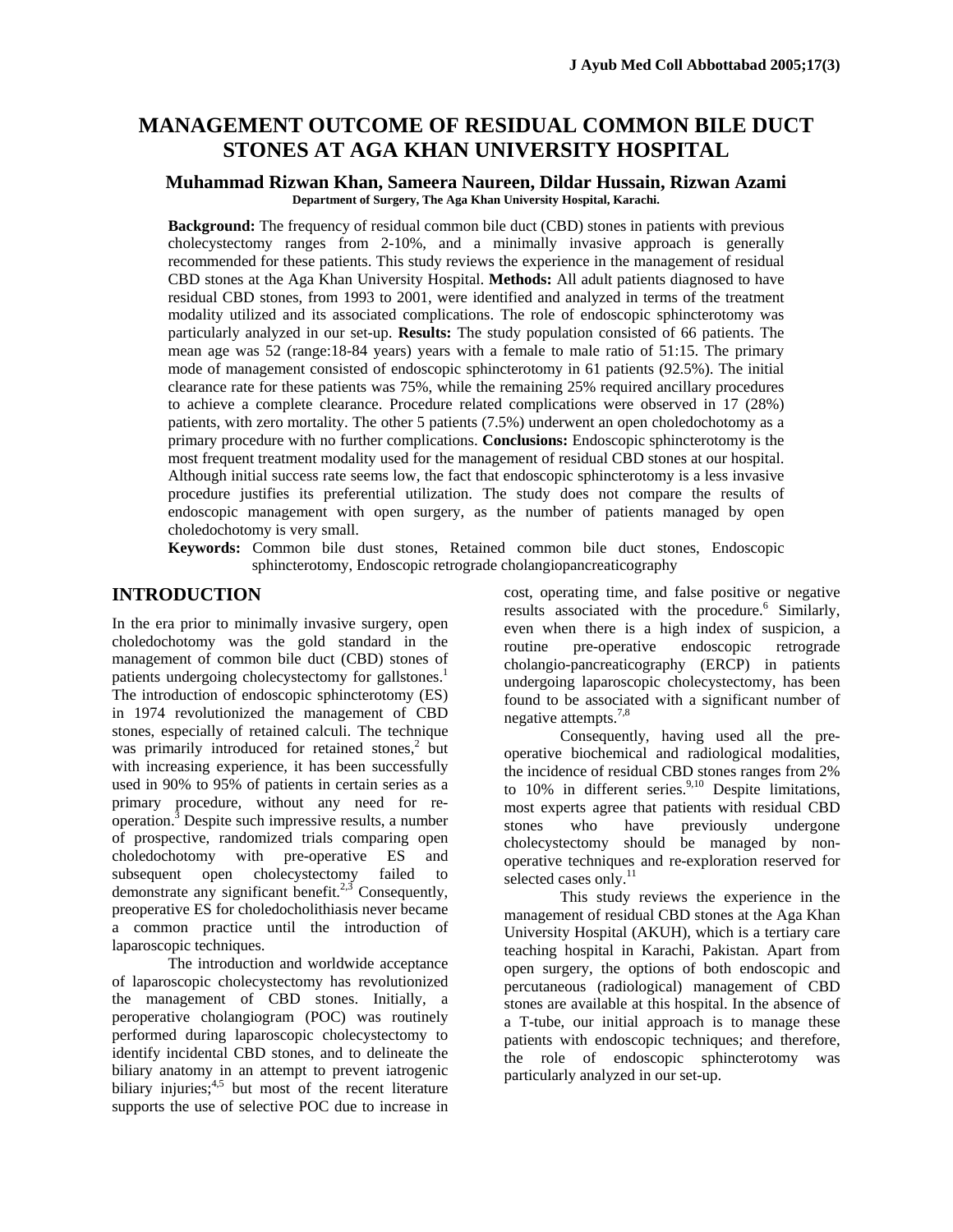#### **MATERIAL AND METHODS**

All adult patients diagnosed to have residual CBD stones after a previous cholecystectomy, from January 1993 to December 2001, were identified using ICD-9-CM (International Classification of Diseases – 9 – Clinical Modification) coding system of diseases. The data was collected from the medical records, and the main variables included demographic features, presentation, treatment modality utilized for each patient, stone clearance, procedure related morbidity and mortality, and length of hospital stay. The patients who were previously managed at other hospitals, and subsequently presented to our institution, were excluded from the study.

The 's*tone clearance*' was defined as the clearance status of the common bile duct defined in the completion cholangiogram after each procedure. The number of ancillary procedures required to achieve a complete clearance was also considered. *Morbidity* related to both systemic and biliary complications of the procedure, and *mortality* was defined as any death occurring within 30 days of the procedure.

As majority of patients in our study were managed by ES, it was not possible to compare the results of ES with open surgery. The frequencies were calculated by using the SPSS (Statistical Package for Social Sciences) software package (version 11.5) for data analysis.

#### **RESULTS**

A total of 72 patients presented to AKUH with residual CBD stones during the study period. Of these, 6 patients were initially managed at other hospitals and were excluded from the study. The remaining 66 patients constituted the study population, and their charts were analyzed in detail. The mean age of the patients was 52 years (range: 18 - 84 years). The majority of patients were females, and the female to male ratio was 51:15. The median duration of symptoms before diagnosis was 34 weeks. The mode of presentation includes abdominal pain in 34 patients (51.5%), obstructive jaundice in 15 patients (22.7%), acute cholangitis in 13 patients (19.6%), and acute pancreatitis in 4 patients (6%).

Thirty-four patients (51.5%) were identified to have a solitary stone, while the remaining 32 patients (48.5%) had multiple calculi. The mean size of the largest stone was 1.3 centimeters (range: 0.5 to 3 cms). All the stones were located in the common bile duct, except one case where the stone was present in the common hepatic duct.

Five patients were managed by open choledochotomy as the primary procedure. The

reasons for choosing open surgery as a primary procedure in these patients included multiple stones in 2 patients, and large sized stone  $(>2$  cms) in 3 patients. A complete clearance was achieved in all the patients at the end of the open procedure with no postoperative complications.

The other 61 patients underwent ES as the primary procedure, and the initial clearance was achieved in 46 patients (75%). The remaining 15 patients (25%) had a residual stone and required an ancillary procedure to achieve a complete clearance. The reasons for failure are shown in Table 1.

The ancillary procedures consisted of open choledochotomy in 9 (15%) patients. The procedure was successful in 7 patients, while 2 patients were identified to have residual stones on T-tube cholangiogram, and were managed by percutaneous extraction through the T-tube tract. Six patients (10%) were subjected to a repeat ES as an ancillary procedure; clearance was achieved in 2 cases after the second attempt and in another 2 patients after the third attempt. The remaining 2 patients were subjected to the extracorporeal shockwave lithotripsy (ESWL); it was successful in one patient, while the second patient was subjected to open choledochotomy to achieve a complete clearance.

Procedure related complications were observed in 17 (28%) patients, as shown in Table 2. All the patients were managed conservatively and recovered completely. One patient developed wound infection, while another had myocardial infarction after open choledochotomy as an ancillary procedure. There was no procedure related mortality.

**Table-1: Reasons for failure of initial endoscopic sphincterotomy in 15 patients** 

| <b>Reasons for failure</b>               | Patients (%) |
|------------------------------------------|--------------|
| Large size of the stone                  | 6(40%)       |
| Technical difficulty in cannulation      | 3(20%)       |
| Periampullary diverticulum               | 2(13%)       |
| Impacted stone in cystic duct remnant    | 1(6%)        |
| Patient unable to tolerate the procedure | 2(13%)       |
| Not documented                           | (6%)         |

**Table-2: Complications of endoscopic sphincterotomy in 17 (28%) patients** 

| <b>Complications</b>             | Patients $(\% )$ |
|----------------------------------|------------------|
| Mild acute pancreatitis          | 11(18%)          |
| Acute cholangitis                | $4(6.5\%)$       |
| Hemorrhage from duodenal papilla | $2(3.2\%)$       |

The mean length of hospital stay was 6 days (range: 1 to 28 days), and the mean follow up duration was 12 months (range: 3 to 38 months). Three patients developed recurrent stones in the follow up period, and were subjected to a repeat ES.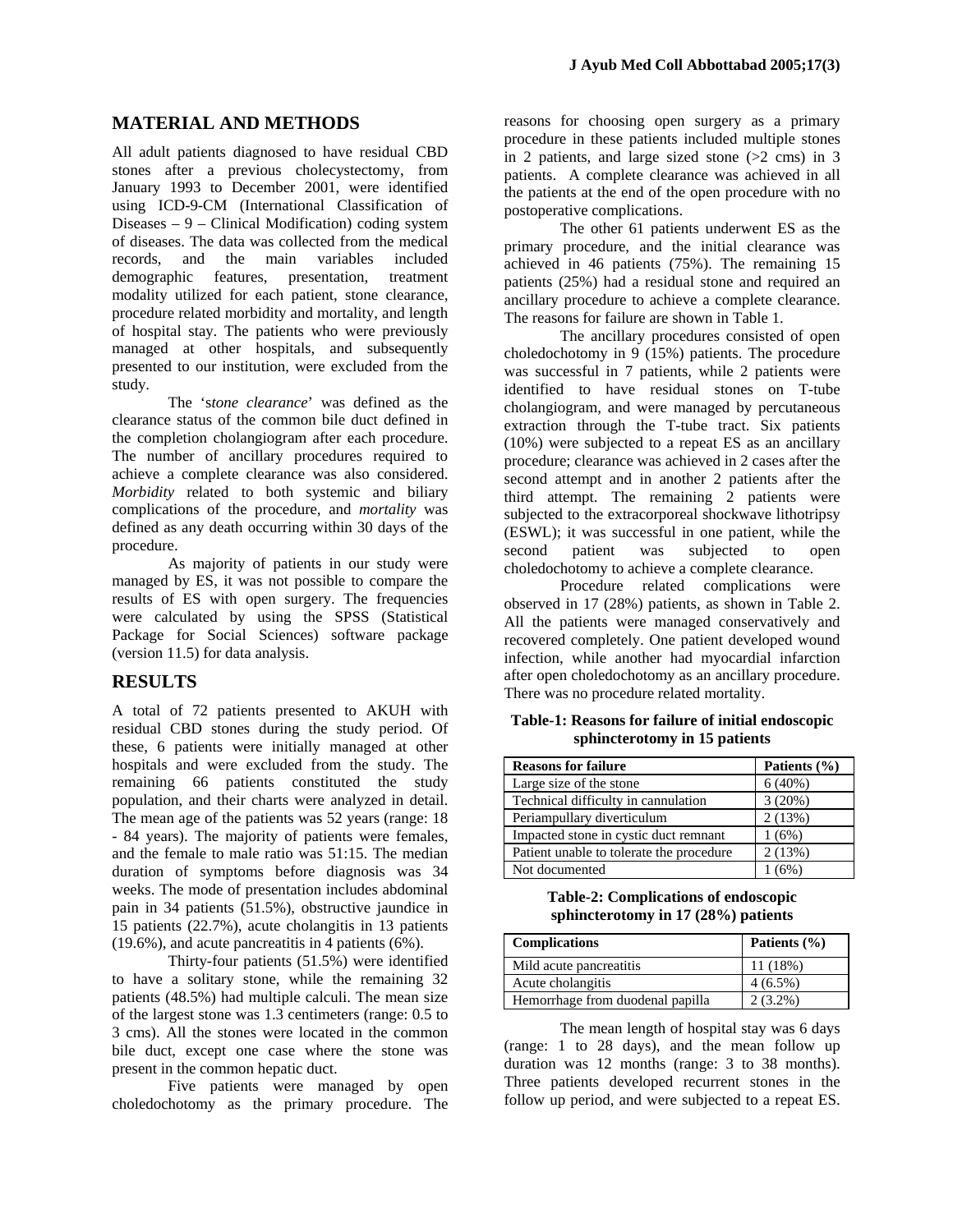This was successful in one patient, and the other two patients ultimately underwent open surgery to achieve clearance.

#### **DISCUSSION**

The incidence of residual CBD stones in different series ranges from 2% to  $10\%$ ;<sup>9,10</sup> and despite significant advances in endoscopic, percutaneous and laproscopic techniques, they continue to present a management challenge to the surgeons, gastroenterologists and radiologists. There is, however, a general consensus that if the gallbladder has been removed previously, an endoscopic extraction of CBD stones is the preferred approach.<sup>11</sup> We follow the same principle at our hospital and in the absence of a T-tube, the first line of management for residual stones is endoscopic stone extraction.

Endoscopic sphincterotomy is a well established procedure for treating residual CBD stones; and when performed by an expert, ES is highly successful and carries a low incidence of complications. Schmitt and colleagues<sup>12</sup> have recently reported a success rate of 100% in the removal of retained stones after laparoscopic cholecystectomy. More recently, Fiore and coworkers<sup>13</sup> also reported a 100% success rate in  $6$ patients in whom the bile duct was not successfully cleared laparoscopically. Overall, the rate of successful cannulation, and the ability to clear the bile duct of stones, ranges from 85% to 92% in different series from experienced centers.<sup>14</sup> Some of these patients with larger stones may also require ESWL (extracorporeal shock wave lithotripsy) or laser techniques.<sup> $\int$ </sup> In addition, a small percentage of patients who have had a previous Billroth II gastrectomy, or when ERCP fails to achieve CBD clearance due to technical problems, may require an open procedure.<sup>15,16</sup>

In our series, the initial success rate for ES was 75%, and the reasons for failure have already been mentioned. This clearance rate is lower when compared to results from specialized centers, as mentioned above. It might be related to the lack of availability of additional sophisticated facilities, like mechanical or electrohydraulic lithotripsy and pulsed laser techniques, at our hospital at the time of study. Other factor might be an overall low volume of patients with CBD stones managed at our hospital. A few studies from other low volume centers have shown similar results. A study from India comparing endoscopic versus surgical management of CBD stones noted that the clearance rate with ES was 42% compared with 93.5% with open choledochotomy.<sup>17</sup> Another non-randomized study comparing ES with CBD exploration identified that the success rate with an average of 1.5 endoscopic sphincterotomies was

61% compared with 88% in the open surgery group.<sup>18</sup> A multi-center randomized trial from France also revealed a low initial clearance and high morbidity when compared with open surgery in patients with an intact gallbladder. $19$ 

The rate of procedure-related complications in our study was also higher as compared to figures in international literature.<sup>18,20</sup> Despite scrutiny, it was difficult to have any plausible explanation, though this might also be related to an overall low volume of patients with CBD stones managed at our hospital. But all the complications were self-limiting, and the patients recovered completely without any need for surgical intervention; resulting in zero hospital mortality.

This study does not compare the results of endoscopic management with open surgery, as the number of patients managed by open choledochotomy is very small. But, despite limitations, this study supports the use of ES in patients diagnosed to have common bile duct stones after a previous cholecystectomy. Although initial success rate is low, the fact that ES is a less invasive procedure justifies its preferential utilization. However, the patient must be informed that successful ES may require multiple visits to the endoscopy suite, or an ancillary procedure to achieve a complete clearance.

#### **REFERENCES**

- 1. Pitt AH. Role of Choledochotomy in the Treatment of Choledocholithiasis. Am J Surg 1993;170:483-6.
- 2. Stain SC, Cohen H, Tsuishoysha M, Donovan AJ. Choledocholithiasis: Endoscopic Sphincterotomy or Common Bile Duct Exploration. Ann Surg 1991;213:627-34.
- 3. Nauhaus H. Prospective Evaluation of the use of endoscopic retrograde cholangiography prior to laparoscopic cholecystectomy. Endoscopy 1992;24(9):745-9.
- 4. Ludwig K, Bernhardt J, Steffen H, Lorenz D. Contribution of intraoperative cholangiography to incidence and outcome of common bile duct injuries during laparoscopic cholecystectomy. Surg Endosc 2002;16(7):1098-1104.
- 5. Flum DR, Koepsell T, Heagerty P, Sinanan M, Dellinger EP. Common bile duct injury during laparoscopic cholecystectomy and the use of intraoperative cholangiography: adverse outcome or preventable error? Arch Surg 2001;136(11):1287-92.
- 6. Thornton DJ, Robertson A, Alexander DJ. Laparoscopic cholecystectomy without routine intraoperative cholangiography does not result in significant problems related to retained stones. Surg Endosc 2002;16(4):592-5.
- 7. Neuhaus G. Prospective evaluation of the use of endoscopic retrograde cholangiography prior to laparoscopic cholecystectomy. Endoscopy 1992;24:745-9.
- 8. Graham SM. Laparoscopic cholecystectomy and common bile duct stones. Ann Surg 1993;218:61-7.
- 9. Braghetto I, Debandi A, Korn O, Bastias J. Long-term follow up after laparoscopic cholecystectomy without routine intraoperative cholangiography. Surg Laparosc Endosc 1998;8(5):349-52.
- 10. Vezakis A, Davides D, Ammori B, Martin IG, Larvin M, McMahon MJ. Intraoperative cholangiography during